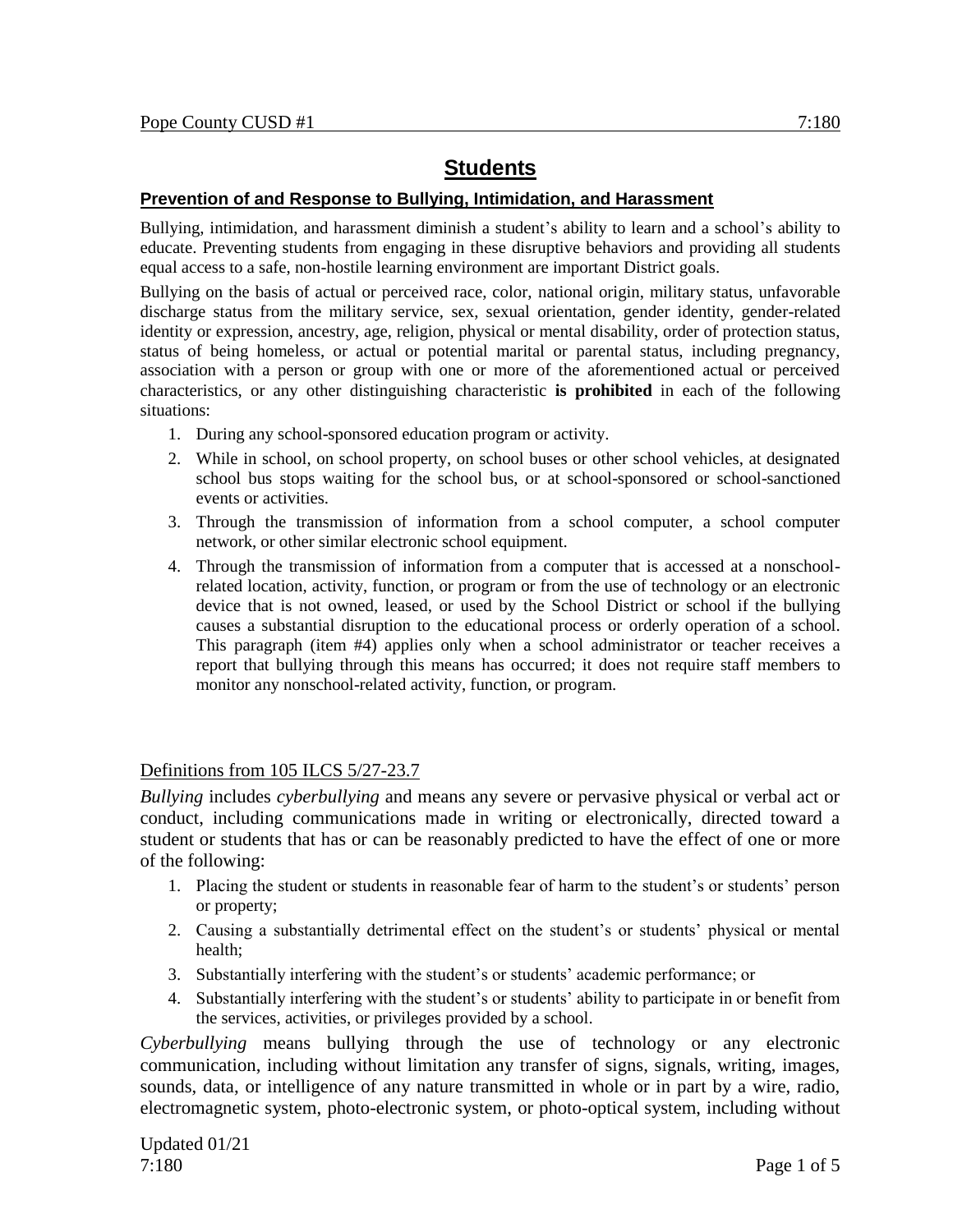limitation electronic mail, Internet communications, instant messages, or facsimile communications. *Cyberbullying* includes the creation of a webpage or weblog in which the creator assumes the identity of another person or the knowing impersonation of another person as the author of posted content or messages if the creation or impersonation creates any of the effects enumerated in the definition of *bullying*. *Cyberbullying* also includes the distribution by electronic means of a communication to more than one person or the posting of material on an electronic medium that may be accessed by one or more persons if the distribution or posting creates any of the effects enumerated in the definition of *bullying*.

*Restorative measures* means a continuum of school-based alternatives to exclusionary discipline, such as suspensions and expulsions, that: (i) are adapted to the particular needs of the school and community, (ii) contribute to maintaining school safety, (iii) protect the integrity of a positive and productive learning climate, (iv) teach students the personal and interpersonal skills they will need to be successful in school and society, (v) serve to build and restore relationships among students, families, schools, and communities, and (vi) reduce the likelihood of future disruption by balancing accountability with an understanding of students' behavioral health needs in order to keep students in school.

*School personnel* means persons employed by, on contract with, or who volunteer in a school district, including without limitation school and school district administrators, teachers, school guidance counselors, school social workers, school counselors, school psychologists, school nurses, cafeteria workers, custodians, bus drivers, school resource officers, and security guards.

## Bullying Prevention and Response Plan

The Superintendent or designee shall develop and maintain a bullying prevention and response plan that advances the District's goal of providing all students with a safe learning environment free of bullying and harassment. This plan must be consistent with the requirements listed below; each numbered requirement, 1-12, corresponds with the same number in the list of required policy components in 105 ILCS 5/27-23.7(b) 1-12.

- 1. The District uses the definition of *bullying* as provided in this policy.
- 2. Bullying is contrary to State law and the policy of this District. However, nothing in the District's bullying prevention and response plan is intended to infringe upon any right to exercise free expression or the free exercise of religion or religiously based views protected under the First Amendment to the U.S. Constitution or under Section 3 of Article I of the Illinois Constitution.
- 3. Students are encouraged to immediately report bullying. A report may be made orally or in writing to the Nondiscrimination Coordinator, Building Principal, Assistant Building Principal, Dean of Students, a Complaint Manager, or any staff member with whom the student is comfortable speaking. Anyone, including staff members and parents/guardians, who has information about actual or threatened bullying is encouraged to report it to the District named officials or any staff member. The District named officials and all staff members are available for help with a bully or to make a report about bullying. Anonymous reports are also accepted.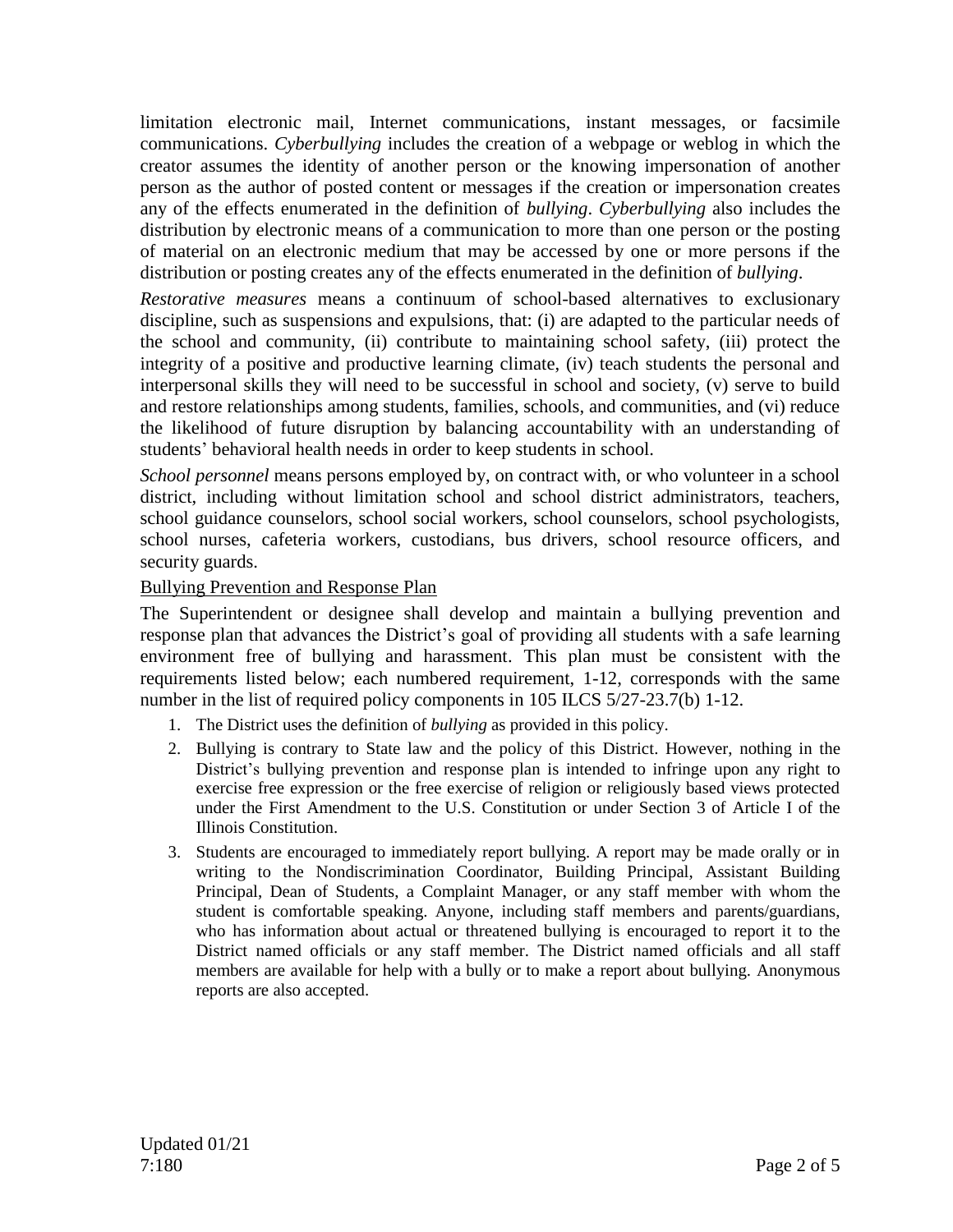#### **Nondiscrimination Coordinator:**

| <b>Ryan Fritch</b>                     |
|----------------------------------------|
| Name                                   |
| 125 State Hwy 146W, Golconda, IL 62938 |
| Address                                |
| rfritch@popek12.org                    |
| Email                                  |
| 618-683-2301                           |
| Telephone                              |
|                                        |

### **Complaint Managers:**

| Ed Blankenship                         | <b>Seth Graves</b>                     |
|----------------------------------------|----------------------------------------|
| Name                                   | Name                                   |
| 125 State Hwy 146W, Golconda, IL 62938 | 125 State Hwy 146W, Golconda, IL 62938 |
| Address                                | Address                                |
| eblankenship@popek12.org               | sgraves@popek12.org                    |
| Email                                  | Email                                  |
| 618-683-4011                           | 618-683-3071                           |
| Telephone                              | Telephone                              |

- 4. Consistent with federal and State laws and rules governing student privacy rights, the Superintendent or designee shall promptly inform the parent(s)/guardian(s) of every student involved in an alleged incident of bullying and discuss, as appropriate, the availability of social work services, counseling, school psychological services, other interventions, and restorative measures.
- 5. The Superintendent or designee shall promptly investigate and address reports of bullying, by, among other things:
	- a. Making all reasonable efforts to complete the investigation within 10 school days after the date the report of a bullying incident was received and taking into consideration additional relevant information received during the course of the investigation about the reported bullying incident.
	- b. Involving appropriate school support personnel and other staff persons with knowledge, experience, and training on bullying prevention, as deemed appropriate, in the investigation process.
	- c. Notifying the Building Principal or school administrator or designee of the reported incident of bullying as soon as possible after the report is received.
	- d. Consistent with federal and State laws and rules governing student privacy rights, providing parents/guardians of the students who are parties to the investigation information about the investigation and an opportunity to meet with the Building Principal or school administrator or his or her designee to discuss the investigation, the findings of the investigation, and the actions taken to address the reported incident of bullying.

a. The Superintendent or designee shall investigate whether a reported incident of bullying is within the permissible scope of the District's jurisdiction and shall require that the District provide the victim with information regarding services that are available within the District and community, such as counseling, support services, and other programs.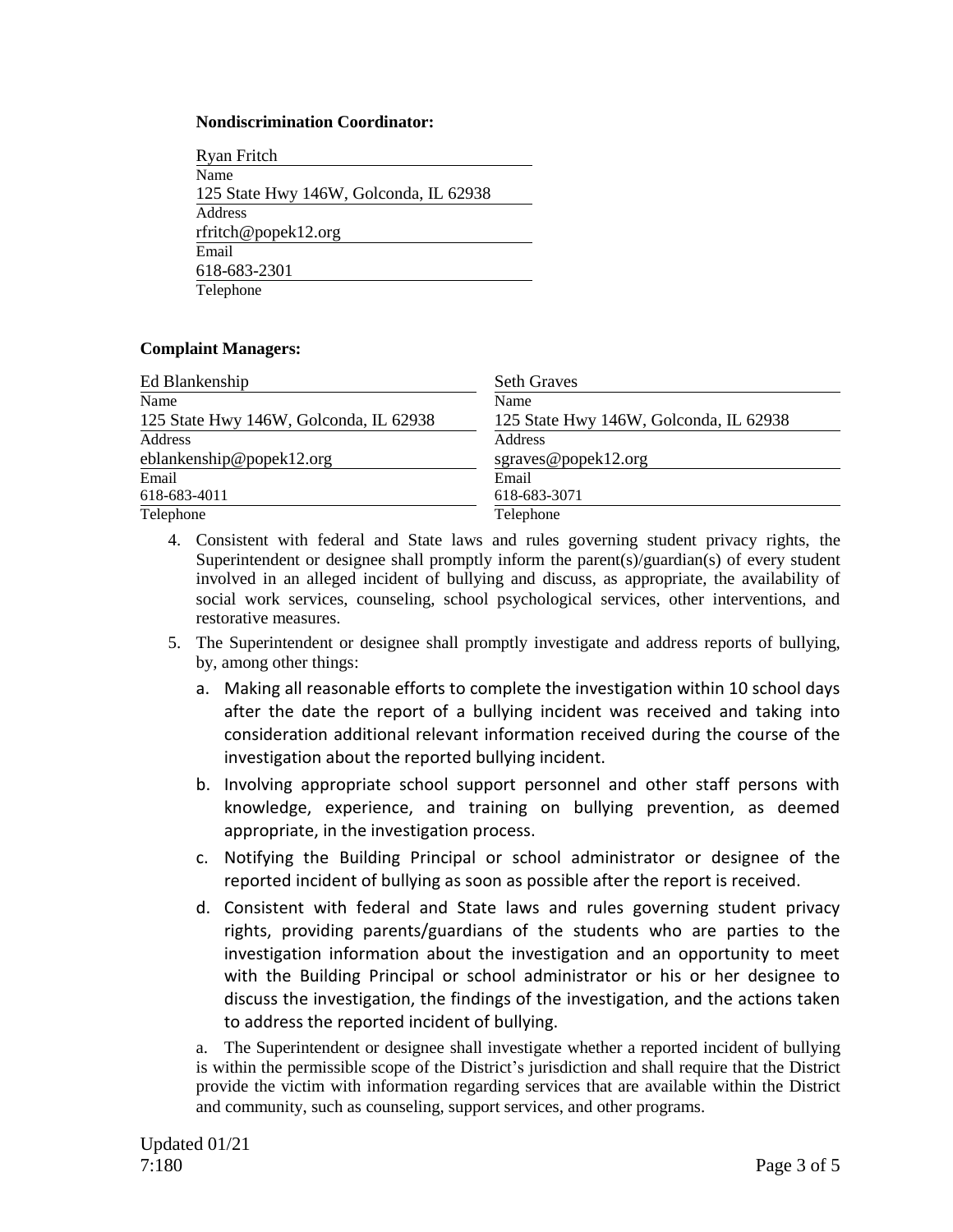- 6. The Superintendent or designee shall use interventions to address bullying, that may include, but are not limited to, school social work services, restorative measures, social-emotional skill building, counseling, school psychological services, and community-based services.
- 7. A reprisal or retaliation against any person who reports an act of bullying **is prohibited**. A student's act of reprisal or retaliation will be treated as *bullying* for purposes of determining any consequences or other appropriate remedial actions.
- 8. A student will not be punished for reporting bullying or supplying information, even if the District's investigation concludes that no bullying occurred. However, knowingly making a false accusation or providing knowingly false information will be treated as *bullying* for purposes of determining any consequences or other appropriate remedial actions.
- 9. The District's bullying prevention and response plan must be based on the engagement of a range of school stakeholders, including students and parents/guardians.
- 10. The Superintendent or designee shall post this policy on the District's website, if any, and include it in the student handbook, and, where applicable, post it where other policies, rules, and standards of conduct are currently posted. The policy must be distributed annually to parents/guardians, students, and school personnel (including new employees when hired), and must also be provided periodically throughout the school year to students and faculty.
- 11. The Superintendent or designee shall assist the Board with its evaluation and assessment of this policy's outcomes and effectiveness. This process shall include, without limitation:
	- a. The frequency of victimization;
	- b. Student, staff, and family observations of safety at a school;
	- c. Identification of areas of a school where bullying occurs;
	- d. The types of bullying utilized; and
	- e. Bystander intervention or participation.

The evaluation process may use relevant data and information that the District already collects for other purposes. The Superintendent or designee must post the information developed as a result of the policy evaluation on the District's website, or if a website is not available, the information must be provided to school administrators, Board members, school personnel, parents/guardians, and students.

- 12. The Superintendent or designee shall fully implement the Board policies, including without limitation, the following:
	- a. 2:260, *Uniform Grievance Procedure*. A student may use this policy to complain about bullying.
	- b. 2:265, *Title IX Sexual Harassment Grievance Procedure*. Any person may use this policy to complain about sexual harassment in violation of Title IX of the Education Amendments of 1972.
	- c. 6:60, *Curriculum Content*. Bullying prevention and character instruction is provided in all grades in accordance with State law.
	- d. 6:65, *Student Social and Emotional Development*. Student social and emotional development is incorporated into the District's educational program as required by State law.